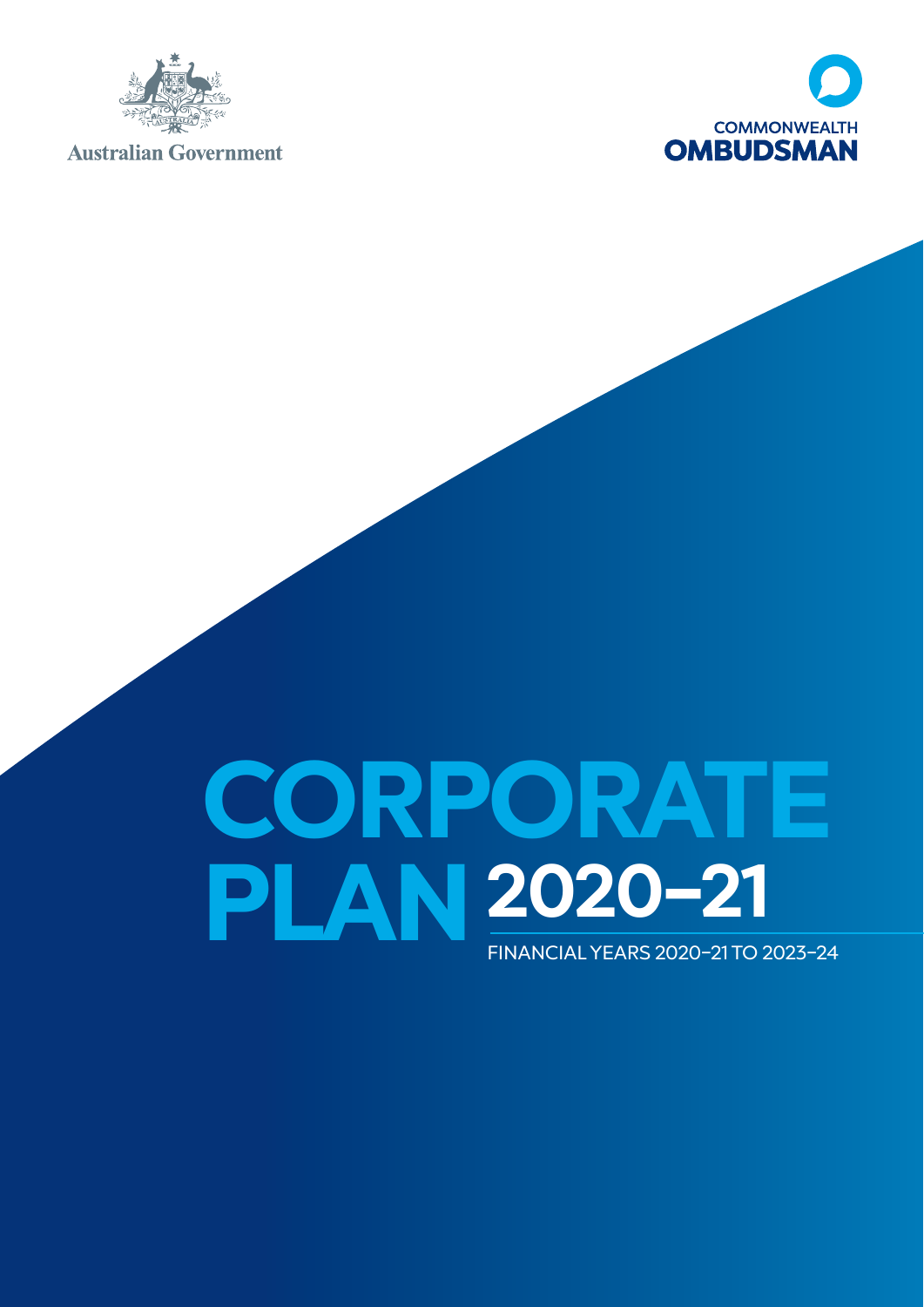Date of publication: 7 August 2020

Publisher: Commonwealth Ombudsman, Canberra Australia

© Commonwealth of Australia 2020

All material presented in this publication is provided under a Creative Commons Attribution 3.0 Australia licence [\(creativecommons.org/licences\)](http://creativecommons.org/licences).

This material may be copied, distributed, transmitted or adapted (including for commercial purposes) provided the Office of the Commonwealth Ombudsman is credited as the creator and is not represented as endorsing your use of the material.

To avoid doubt, this licence only applies to the material as set out in this document.

The details of the relevant licence conditions are available on the Creative Commons website, as is the full legal code for the CC BY 3.0 AU licence ([creativecommons.org/licences/by/3.0/au](http://creativecommons.org/licences/by/3.0/au)).

Design: [Typeyard.com.au](http://Typeyard.com.au)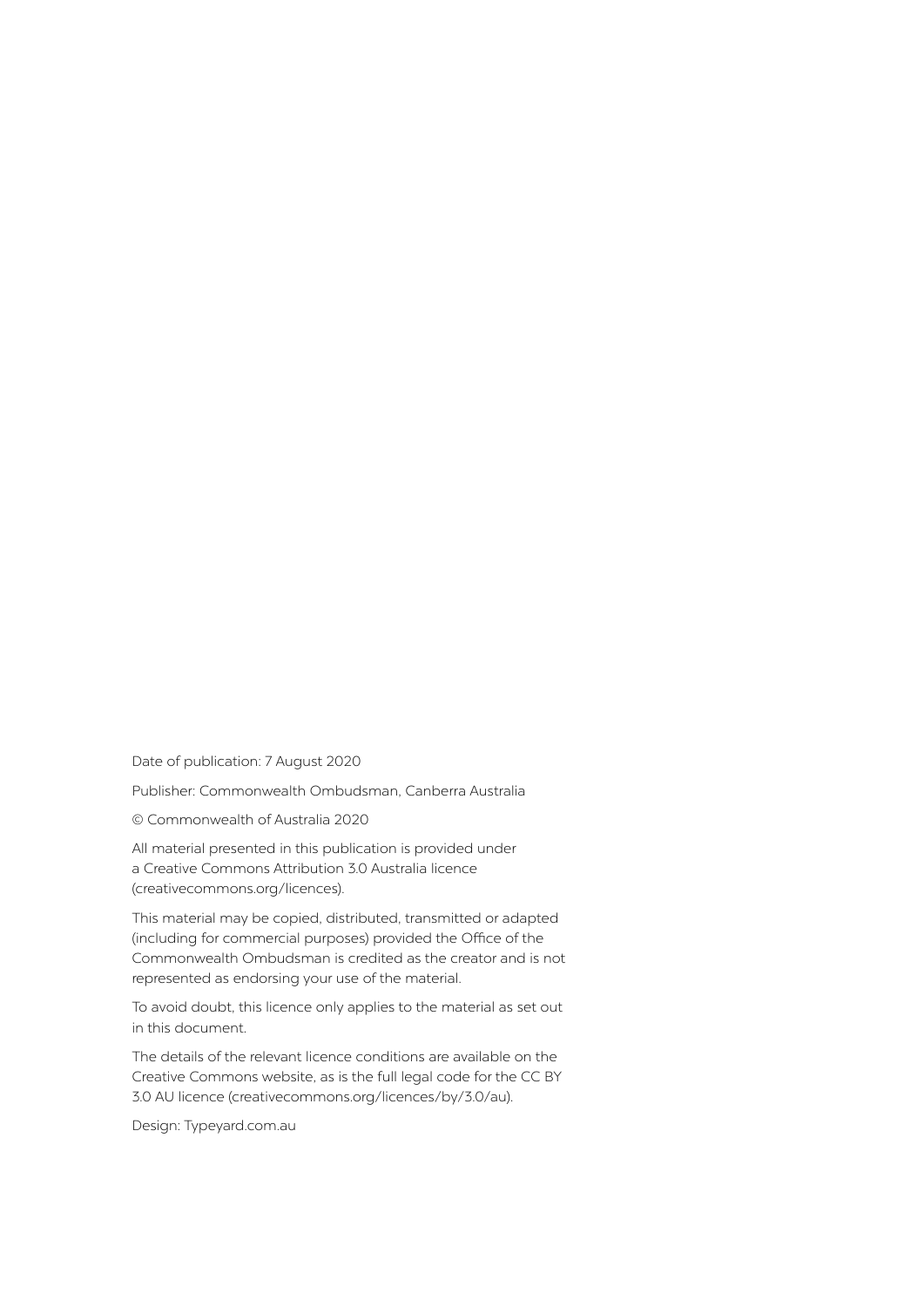# Contents

| <b>Commonwealth Ombudsman's foreword</b>                 | $\mathbf{2}$   |  |
|----------------------------------------------------------|----------------|--|
| <b>Purpose</b>                                           | 3              |  |
| <b>Performance</b>                                       | 4              |  |
| COVID-19                                                 | $\overline{4}$ |  |
| Objectives                                               | $\overline{4}$ |  |
| Quantitative metrics                                     | 6              |  |
| <b>Environment</b>                                       | 7              |  |
| Factors within our control                               | 7              |  |
| Management of additional or expanding functions          | 7              |  |
| Service to the public                                    | 8              |  |
| Stakeholder engagement                                   | 8              |  |
| Reconciliation Action Plan                               | 8              |  |
| Diversity and inclusion                                  | 9              |  |
| Geographic diversity                                     | 9              |  |
| Factors outside of our control                           | 9              |  |
| Decision-making by agencies we oversee                   | 9              |  |
| Commonwealth and Australian Capital Territory Government | 9              |  |
| COVID-19                                                 | 9              |  |
| <b>Risk oversight and management</b>                     | 10             |  |
| Summary of risk oversight and management                 | 10             |  |
| <b>Capability</b>                                        | 11             |  |
| People                                                   | 11             |  |
| Leadership                                               | 11             |  |
| Workforce planning                                       | 11             |  |
| Learning and development                                 | 11             |  |
| Diversity and inclusion                                  | 12             |  |
| <b>Technology</b>                                        | 13             |  |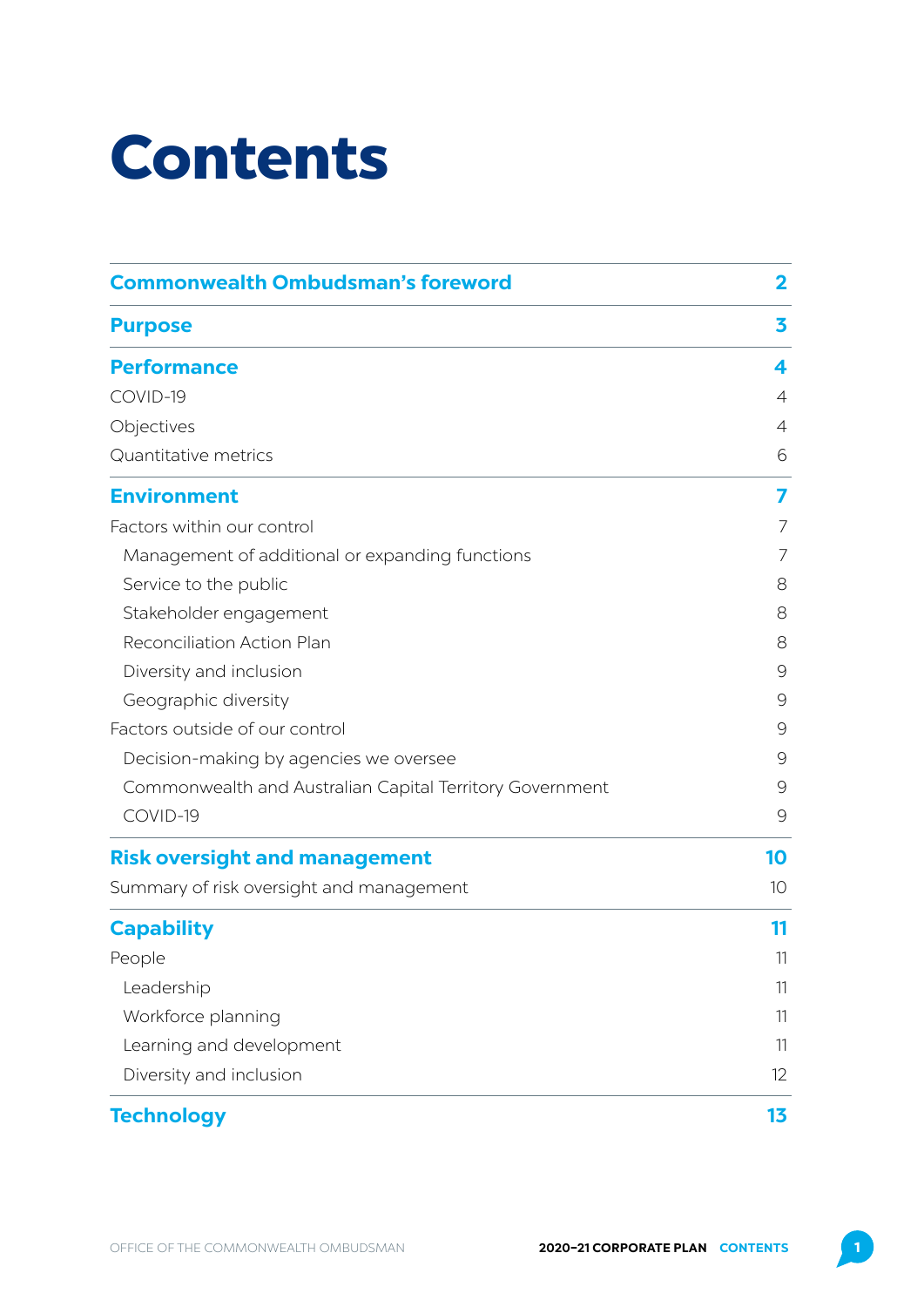# <span id="page-3-0"></span>Commonwealth Ombudsman's foreword



As this Corporate Plan (the plan) is being finalised, this Office and the whole of Australia, continues to grapple with the dual economic and health challenges posed by the Covid-19 pandemic. Planning in this environment is proving hard for all concerned, yet remains a critical activity.

In some ways, COVID-19 presents new challenges for our Office. We have had to adapt how we do our work most of our staff are now working from home, and some of our physical inspection work of law enforcement activities and immigration detention centres, having been suspended for a short period are now re-commencing but in a modified form. We have had to curtail our international

As the accountable authority of the Office of the Commonwealth Ombudsman, I am pleased to present the Office's 2020–21 Corporate Plan for the period 2020–21 to 2023–24, as required under clause 35(1)(b) of the Public Governance, Performance and Accountability Act 2013 (PGPA Act). The plan is the Office's primary planning document, guiding how we will deliver on our purpose.

program and the content of some of our complaint work has been about the government's COVID-19 related initiatives. We are also developing new ways to engage with stakeholders in the new environment.

That said, living and working through a global crisis also reminds us of the importance of the enduring values that the Ombudsman's Office seeks to uphold. As we enter a potential global recession, we can anticipate that more people than ever before will need government services, payments and forms of support. More people will be vulnerable to the risks posed by poor administration, particularly if the implementation of programs borne of crisis is

rushed. For these reasons our capacity to help people who are negatively impacted by administrative action, to influence agencies who we oversee in the interests of good administration, and to give the Parliament confidence in the effectiveness of our oversight, are important. These concepts are at the heart of the performance measures and strategies outlined in this plan.



**Michael Manthorpe PSM** Commonwealth Ombudsman 7 August 2020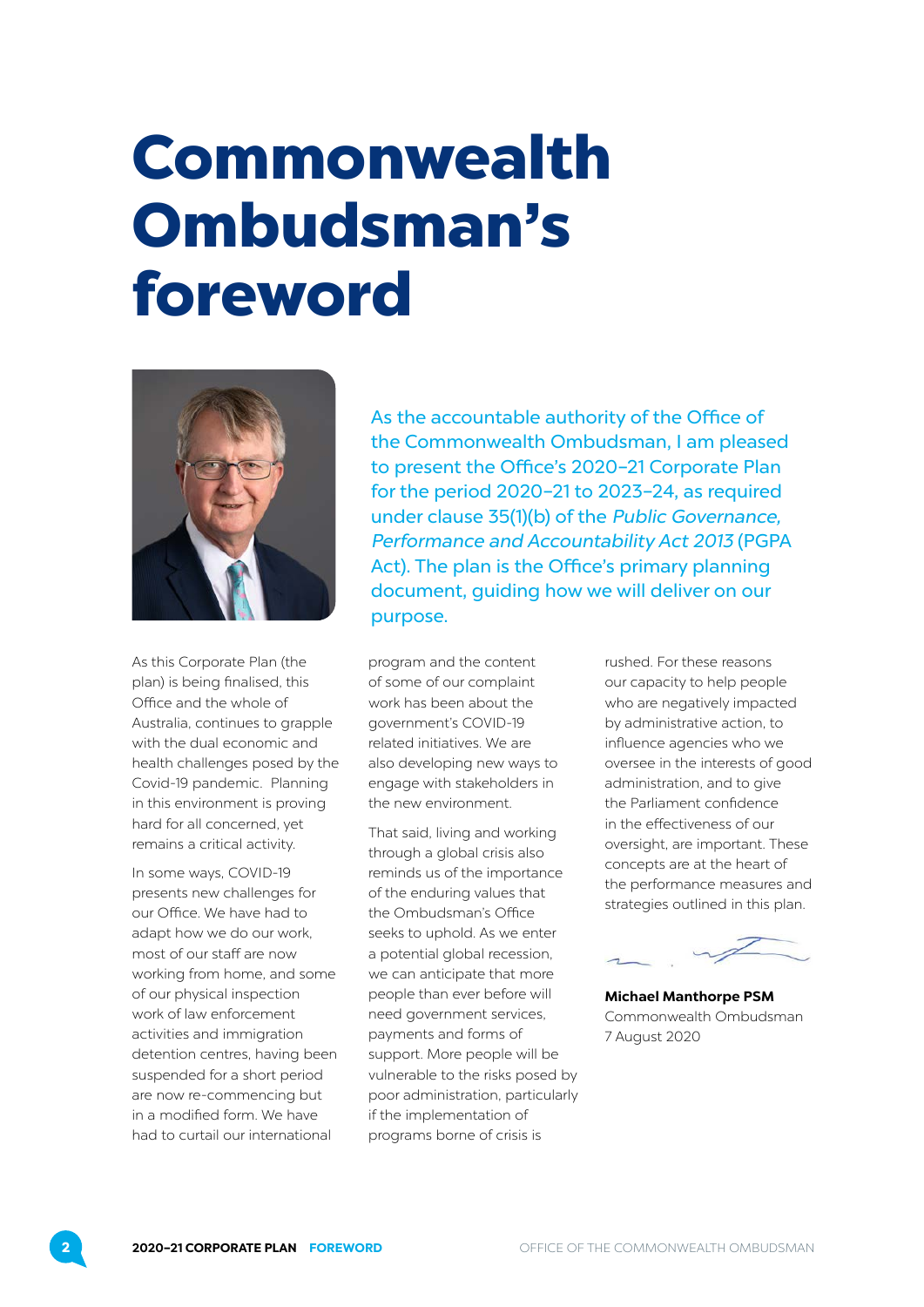# <span id="page-4-0"></span>Purpose

#### The Office of the Commonwealth Ombudsman's (the Office) outcome is:

'Fair and accountable administrative action by Australian Government entities and prescribed private sector organisations, by investigating complaints, reviewing administrative action and statutory compliance inspections and reporting.'<sup>1</sup>

We deliver this outcome through our purpose to:

- **•** Provide assurance that the Australian Government entities and prescribed private sector organisations that the Office oversees act with integrity and treat people fairly.
- **•** Influence enduring systemic improvement in public administration in Australia and the region.

The Office delivers on our purpose through complaint handling, conducting investigations, performing audits and inspections, encouraging good public administration practices and discharging specialist oversight tasks. The Office influences improvement in public administration in the Pacific region and Indonesia through collaboration with partner entities.

In fulfilling our purpose, we strive to maintain the confidence of three main groups:

- **•** Members of the public who contact us to complain, report or otherwise seek our help.
- **•** Government agencies and private sector organisations we oversee.
- **•** Parliament (and as we are both the Commonwealth Ombudsman and the ACT Ombudsman, this means both the Commonwealth Parliament and the Australian Capital Territory Legislative Assembly).

During 2020–21 and over the next four years, the Office will focus on maintaining the confidence of the public, agencies and parliament through:

- **•** Responding to feedback from the public and agencies about our service, with a particular focus on the ease of access to our service, timeliness of our service and the clarity of our communications.
- **•** Delivery of critical oversight functions to ensure public confidence in the manner in which law enforcement and other agencies exercise certain intrusive and coercive powers.
- **•** Careful identification of areas of administration where our critical but discretionary activities should be dedicated, in the form of own motion or other investigation and reporting work, in order to optimise our influence on the wider system.

<sup>1</sup> Office of the Commonwealth Ombudsman, Portfolio Budget Statement 2019–20, Attorney-General's Department, Canberra, 2019.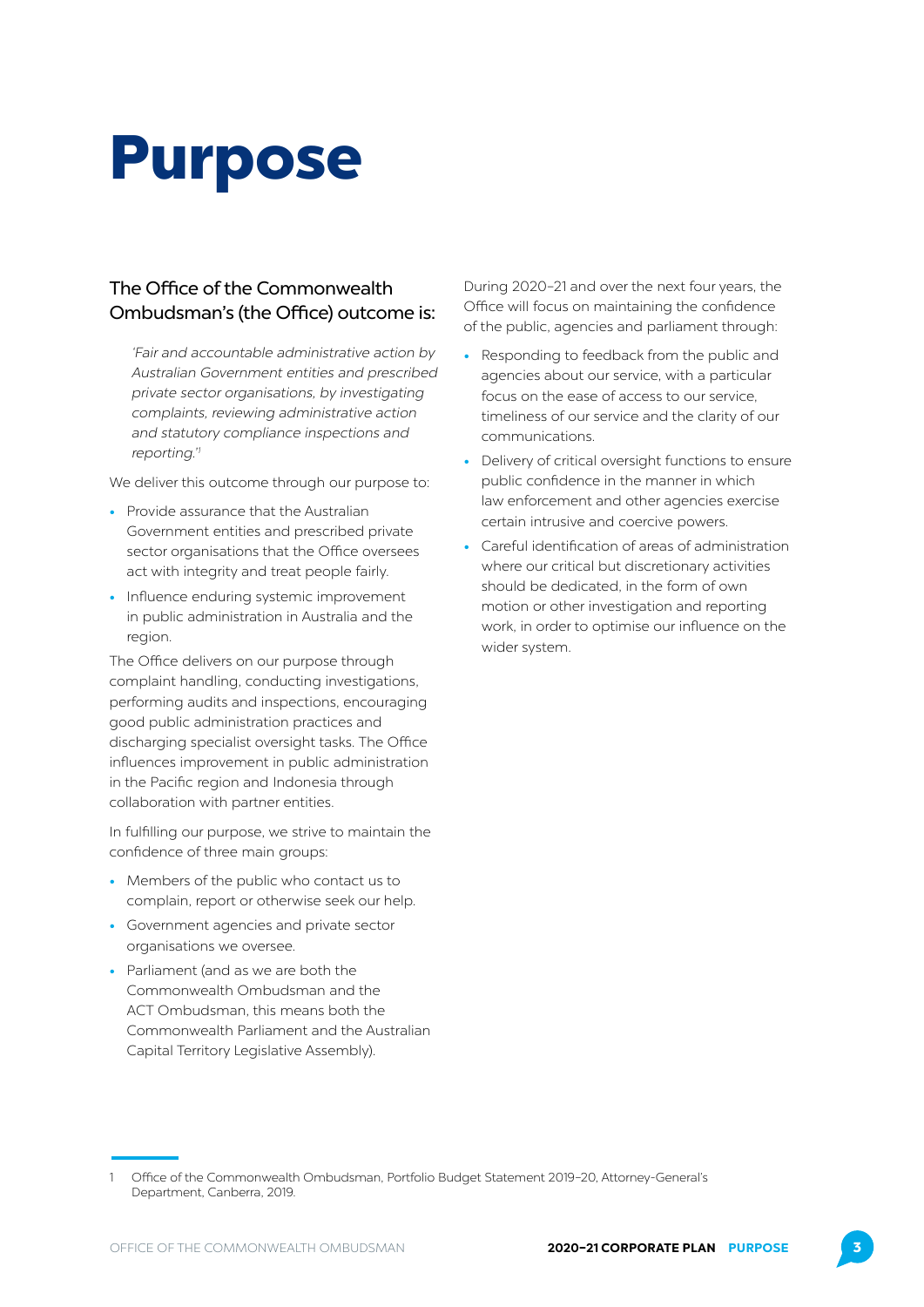# <span id="page-5-0"></span>Performance

We measure our success in maintaining the confidence of the public, agencies and parliament through the following seven performance criteria:

- 1. We assist the public to resolve issues with agencies and organisations we oversee.
- 2. We are responsive to the public when they contact our Office.
- 3. We improve public awareness of our role in influencing public administration and industry practice.
- 4. We influence improvements in public administration and the practices of the agencies and organisations we oversee.
- 5. We are responsive in our dealings with agencies.
- 6. We effectively deliver our capacity building programs for the ombudsmen and allied integrity bodies under the Australian Aid arrangements.
- 7. We maintain the confidence of parliament.

Performance criteria one to three measure our performance with respect to maintaining the confidence of the public, through the quality of our service and our information. Performance criteria four and five measure our performance with respect to maintaining the confidence of agencies and organisations we oversee, through the effectiveness of our influence and our engagement. Performance criterion six measures the delivery of our international obligations. The seventh performance criterion measures our performance with respect to maintaining the confidence of parliament, through the quality and responsiveness of our advice.

While we have many functions, our performance of each function is measured by the above performance criteria. Our focus on fulfilling each outcome and delivering each service is critical. Similarly, our ability to influence improvement requires clear, evidence–based recommendations, delivered in a timely manner.

Our performance against each of the criteria will be demonstrated through a combination of qualitative analysis and quantitative metrics. For some metrics, setting a target (such as a target that 75 per cent of recommendations in public reports will be accepted by the agency or organisation) is appropriate. For other measures, our aim is to improve our performance compared to previous years (for example, measuring an increase in the total number of enquiries, complaints and website hits).

## COVID-19

The outbreak of COVID-19 and the subsequent state and territory government restrictions have impacted our operations.

We carefully considered which functions and activities could be paused or scaled back, and which needed to be performed differently.

We have maintained our performance criteria at a level similar to the level we established prior to the COVID-19 outbreak. We acknowledge that a level of uncertainty exists about what our future operating environment will look like. However at the time of preparing this plan, most of our work is being performed normally and plans are being developed to undertake all of our activities, albeit in a modified way for certain functions.

As restrictions change we will adjust our operations accordingly, in a safe and measured way in line with government advice.

## **Objectives**

The Office identified five objectives to guide us towards our purpose. Each objective is linked to one or more of our seven performance criteria. The following table outlines the links between our purpose, objectives and performance criteria.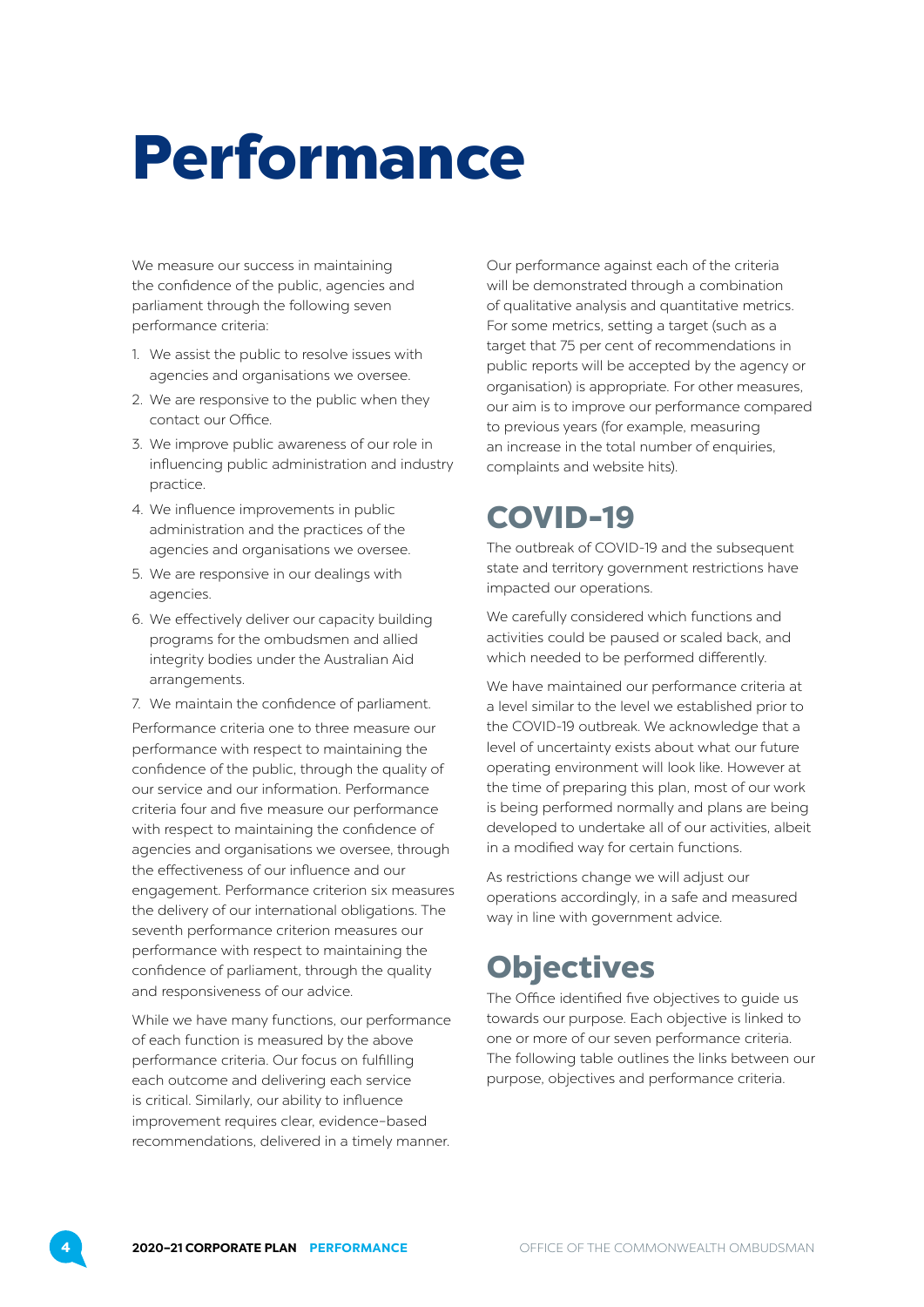### **OUR PURPOSE**

 Provide assurance that the Australian Government entities and prescribed private sector organisations that the Office oversees act with integrity and treat people fairly. Influence enduring systemic improvement in public administration in Australia and the region.

| <b>OBJECTIVE 1</b> | Influence Australian and Australian Capital Territory Government entities<br>to improve public administration and complaint handling systems<br>through public reports, recommendations and direct engagement. |
|--------------------|----------------------------------------------------------------------------------------------------------------------------------------------------------------------------------------------------------------|
|                    | • We influence improvements in public administration and the practices<br>of the agencies and organisations we oversee.                                                                                        |
|                    | • We are responsive in our dealings with agencies.                                                                                                                                                             |
|                    | • We maintain the confidence of parliament.                                                                                                                                                                    |
| <b>OBJECTIVE 2</b> | Provide an efficient, effective and accessible government complaint<br>handling service.                                                                                                                       |
|                    | • We assist the public to resolve issues with agencies and organisations<br>we oversee.                                                                                                                        |
|                    | • We are responsive to the public when they contact our Office.                                                                                                                                                |
|                    | • We improve public awareness of our role in influencing public<br>administration and industry practice.                                                                                                       |
| <b>OBJECTIVE 3</b> | Undertake oversight and assurance activities relating to the integrity of<br>Australian Government entities, Australian Capital Territory Government<br>entities and prescribed private sector organisations.  |
|                    | • We influence improvements in public administration and the practices<br>of the agencies and organisations we oversee.                                                                                        |
|                    | • We are responsive in our dealings with agencies.                                                                                                                                                             |
|                    | • We maintain the confidence of parliament.                                                                                                                                                                    |
| <b>OBJECTIVE 4</b> | Provide effective and impartial industry complaint handling services and<br>provision of consumer information.                                                                                                 |
|                    | • We assist the public to resolve issues with agencies and organisations<br>we oversee.                                                                                                                        |
|                    | • We are responsive to the public when they contact our Office.                                                                                                                                                |
|                    | • We improve public awareness of our role in influencing public<br>administration and industry practice.                                                                                                       |
|                    | Deliver capacity building programs under the Australian Aid                                                                                                                                                    |
| <b>OBJECTIVE 5</b> | arrangements to support ombudsmen and allied integrity bodies to<br>improve governance and accountability.                                                                                                     |
|                    | • We effectively deliver our capacity building programs for the<br>ombudsmen and allied integrity bodies under the Australian Aid<br>arrangements.                                                             |
|                    | • We maintain the confidence of parliament.                                                                                                                                                                    |
|                    |                                                                                                                                                                                                                |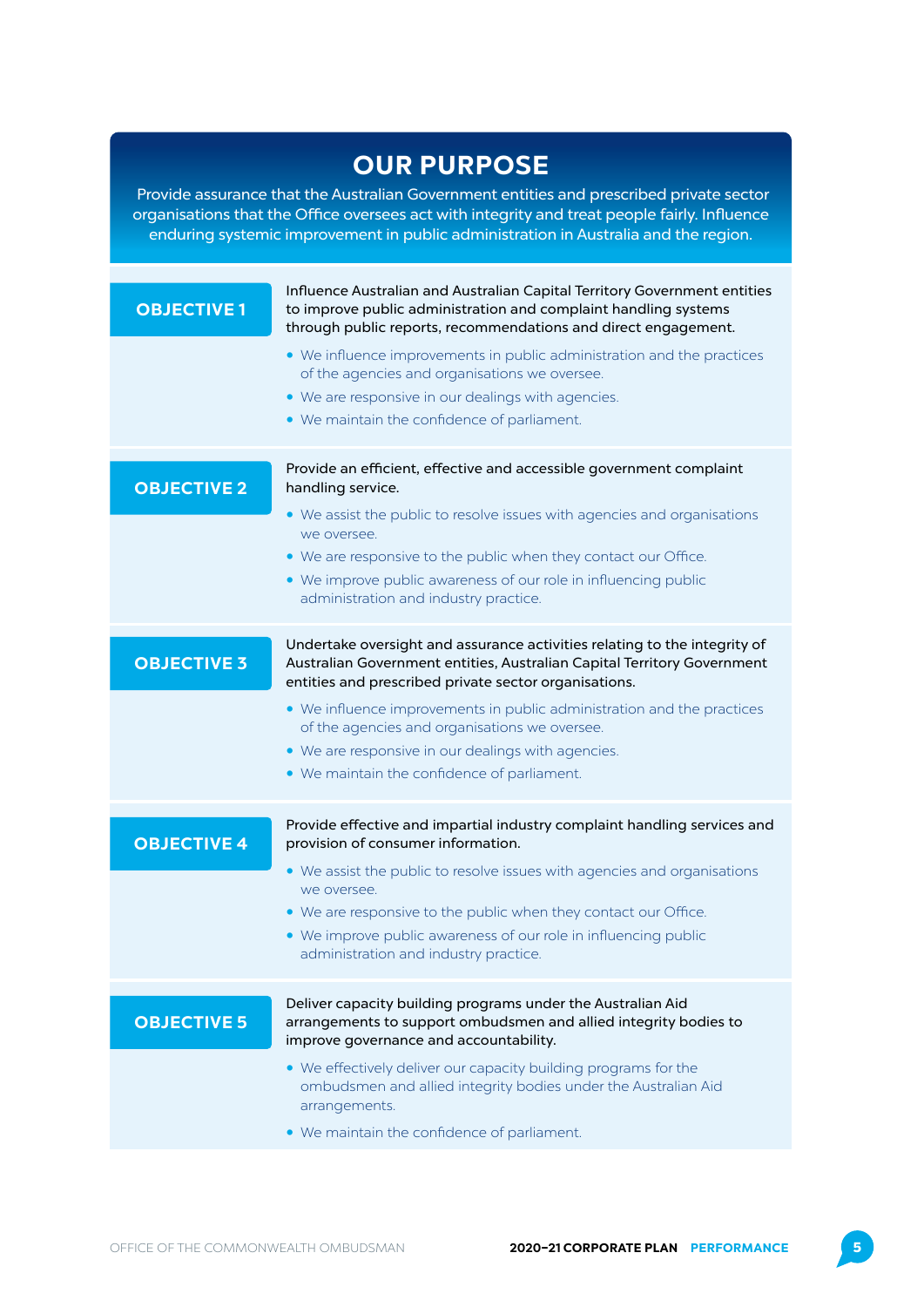## <span id="page-7-0"></span>Quantitative metrics

In turn, each of the performance criteria will be assessed using a combination of qualitative analysis and measurement against particular quantitative targets. These targets are overseen by the Senior Leadership Group and then reported in the annual performance statement. The following table outlines the performance criteria and the quantitative metrics applicable to each one, to be complemented by qualitative analysis, noting the quantitative metrics only tell part of our performance against each criteria.

#### **Performance criteria: outcomes and projections over the next four years**

| <b>Performance</b><br>criterion | <b>Objective</b> | Primary<br>confidence<br>measure     | Applicable quantitative measures and targets                                                                                                                                        | 2020-21      | $2021 - 22$                                   | $2022 - 23$                                   | $2023 - 24$                                   |
|---------------------------------|------------------|--------------------------------------|-------------------------------------------------------------------------------------------------------------------------------------------------------------------------------------|--------------|-----------------------------------------------|-----------------------------------------------|-----------------------------------------------|
|                                 | $2$ and 4        | <b>People</b>                        | Percentage of people who contacted the Office providing a<br>rating of 'satisfied' (or better) with our services in response to<br>complainant satisfaction surveys.                | 65%          | Analysis against<br>2020-21 results           | Analysis against<br>2021-22 results           | Analysis against<br>2022-23 results           |
|                                 |                  |                                      | Percentage of complainant satisfaction survey responses with a<br>rating of 'satisfied' (or better) evaluating our independence.                                                    | 65%          | Analysis against<br>2020-21 results           | Analysis against<br>2021-22 results           | Analysis against<br>2022-23 results           |
|                                 |                  |                                      | User satisfaction with the privatehealth.gov.au website.                                                                                                                            | 75%          | 75%                                           | 75%                                           | 80%                                           |
| $\overline{2}$                  | $2$ and 4        | <b>People</b>                        | Percentage of service standards met                                                                                                                                                 | 90%          | 90%                                           | 90%                                           | 90%                                           |
| 3                               | $2$ and $4$      | <b>People</b>                        | Increase in the total number of enquiries, complaints and<br>website hits compared to the previous reporting period, after<br>taking into account changes due to new jurisdictions. | 1,311,792    | Count and analysis against<br>2020-21 results | Count and analysis against<br>2021-22 results | Count and analysis against<br>2022-23 results |
|                                 | 1 and 3          | <b>Agencies and</b><br>organisations | Percentage of recommendations in public reports accepted by<br>the agency or organisation.                                                                                          | 75%          | 75%                                           | 75%                                           | 75%                                           |
|                                 |                  |                                      | Percentage of recommendations accepted for Defence abuse<br>reparation payments and VET Student Loan re-credits.                                                                    | 95%          | 95%                                           | 95%                                           | 95%                                           |
| 5.                              | $1$ and $3$      | <b>Agencies and</b>                  | Percentage of satisfaction survey responses from agencies<br>demonstrating a rating of 'satisfied' (or better) with the quality<br>of our work.                                     | 80%          | 80%                                           | 80%                                           | 80%                                           |
|                                 |                  | organisations                        | Percentage of feedback responses from participants in<br>educational or other events demonstrating a rating of 'satisfied'<br>(or better).                                          | 90%          | 90%                                           | 90%                                           | 90%                                           |
| 6                               | 5                | <b>Agencies and</b><br>organisations | Percentage of outputs delivered under the Australian Aid<br>arrangements.                                                                                                           | 80%          | 80%                                           | 80%                                           | 80%                                           |
|                                 | $1.3$ and $5$    | <b>Parliament</b>                    | Number of reports published.                                                                                                                                                        | Annual count | Analysis against 2020-21                      | Analysis against 2021-22                      | Analysis against 2022-23                      |
|                                 |                  |                                      | Number of submissions made to, and appearances before,<br>parliamentary committee processes.                                                                                        | Annual count | Analysis against 2020-21                      | Analysis against 2021-22                      | Analysis against 2022-23                      |
|                                 |                  |                                      | Percentage of reports delivered within statutory timeframes.                                                                                                                        | 100%         | 100%                                          | 100%                                          | 100%                                          |

Each branch has developed an individual branch plan with activities and intended results which measure progress towards achieving the Office's objectives. Through regular reporting, branches track their progress and demonstrate their achievements towards their applicable performance criteria. The branch plans are developed annually.

6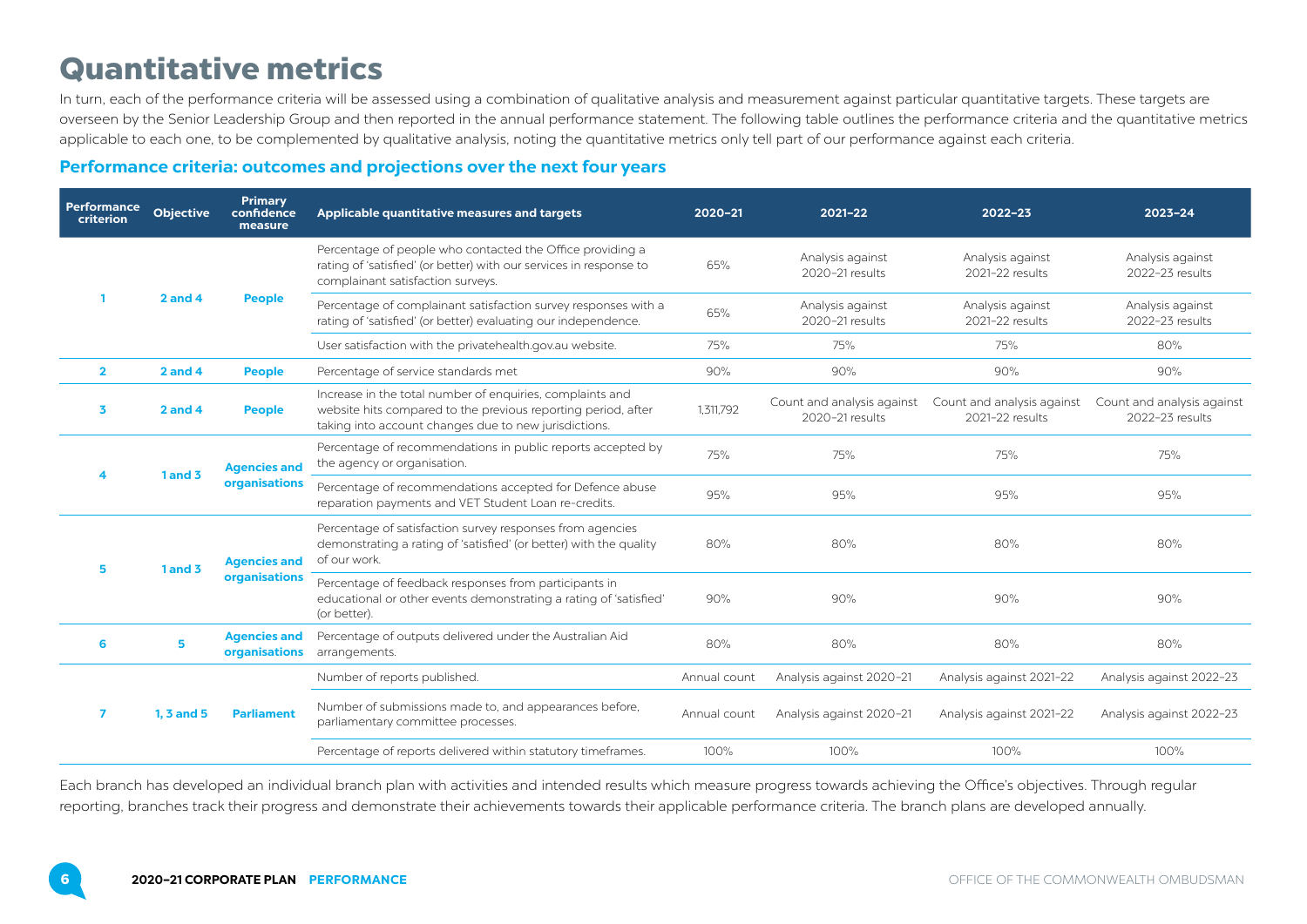# <span id="page-8-0"></span>Environment

Our role, as an independent oversight agency is to ensure that people are treated fairly, respectfully and lawfully, and receive clear and transparent communication in their dealings with government agencies. The confidence we maintain with the parliament and the agencies we oversee is based on our continued integrity and focus on good public administration.

Our jurisdiction is broad. As a result, we work across a diverse environment. We oversee commonwealth entities and their contracted service providers, subject to some specific statutory exclusions (such as the intelligence agencies and the Australian Taxation Office). We also oversee a range of private sector organisations including:

- **•** private health insurers
- **•** some postal operators
- **•** some providers of education services.

We need to be continually aware of this diversity and any factors influencing the effectiveness of our role and the fulfilment of our purpose.

Our governing legislation provides the power to require the production of information or documents, to examine witnesses, including under oath or affirmation, and the power to enter premises for the purposes of our functions. However, our preferred approach is that agencies and organisations we oversee cooperate with us in the performance of our functions without the need to exercise these formal powers, and in our experience this generally occurs.

This includes agencies and organisations about whom we have received a complaint, who cooperate with our requests for information, as well as immigration detention managers and law enforcement agencies who cooperate with our requests to access and inspect facilities and records. Working cooperatively with these agencies sets the tone for genuine and constructive engagement as to potential improvements to public administration, while also

avoiding the more resource-intensive process of invoking formal powers.

We work closely with the Department of Defence in delivering the Defence Abuse Reporting program. The cooperation enables us to achieve the outcomes of the program including, where appropriate, having our recommendations for reparation payments accepted and facilitating restorative engagement conferences.

We work with the Department of Foreign Affairs and Trade to deliver aid-funded partnership programs with ombudsman and integrity agencies in the Indo-Pacific region.

Finally, we seek to liaise and cooperate with other regulatory and oversight bodies, to reduce duplication and maximise effectiveness of oversight. We also cooperate with state and territory ombudsman and information commissioners, both to ensure a coordinated national approach to issues where appropriate and to identify opportunities to learn from others to improve our own practices.

## Factors within our control

#### **Management of additional or expanding functions**

As an independent oversight agency we have considerable discretion to set our priorities and utilise our resources to deliver systemic improvement in public administration. Our enduring purpose has as much contemporary value as ever, and our functions have expanded in recent years as a result.

Over the next year we will bed down the additional functions of recent years including the National Preventative Mechanism (NPM) and NPM Coordinator under the United Nations Optional Protocol for the Convention against Torture and other Cruel, Inhuman or Degrading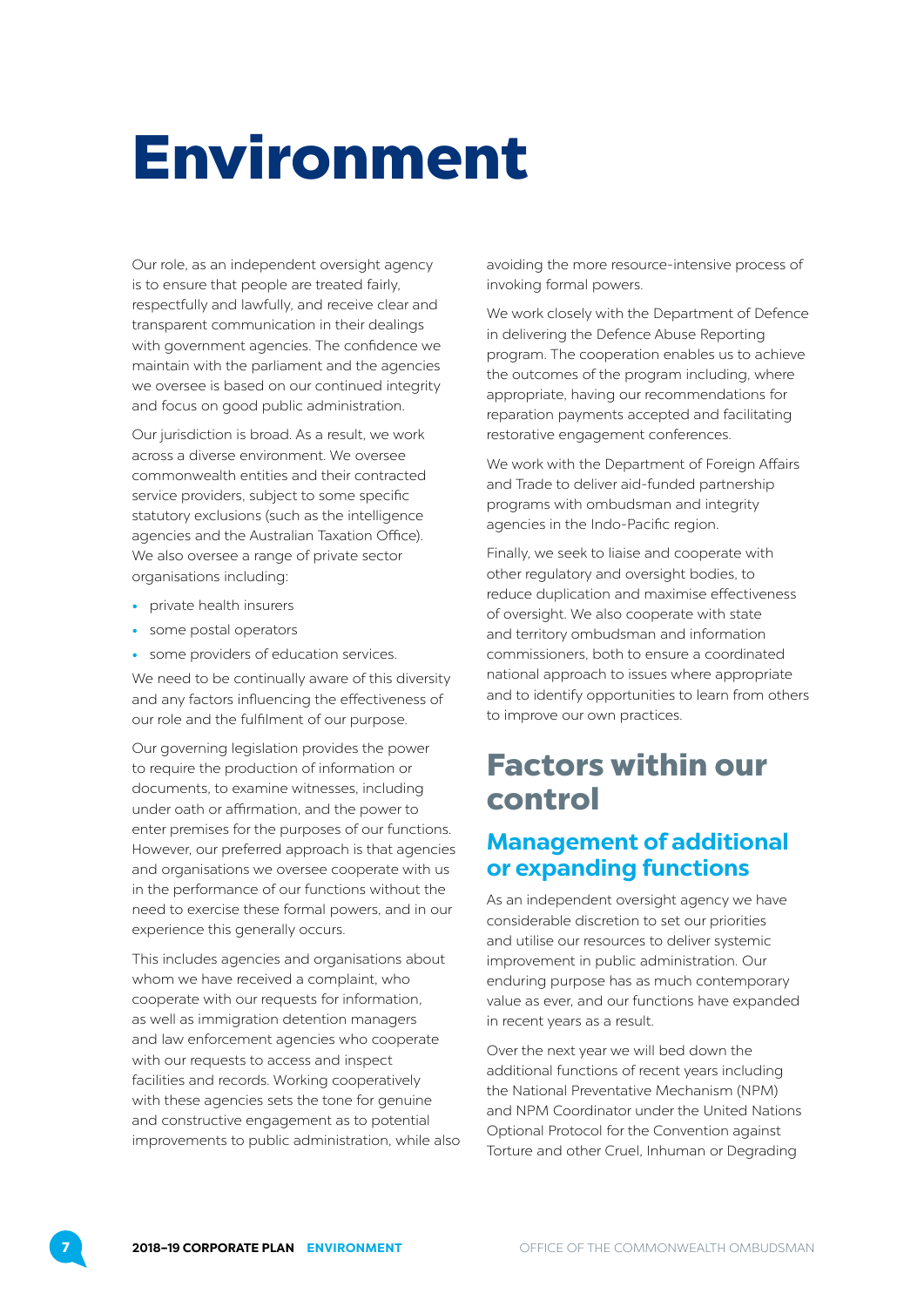<span id="page-9-0"></span>Treatment or Punishment (OPCAT). We will also fulfil a new oversight role with respect to the National Disability Insurance Scheme Participant Service Guarantee and expand our capability to initiate additional law enforcement oversight pursuant to the passage of relevant legislation.

Over the next four years, we anticipate that our Office will continue its enduring oversight role of good public administration, particularly in relation to agency responses to factors such as COVID-19.

**Four year projection**—informed by recent experience and internal structure and governance changes, the Office is well placed to take on further complementary activities with appropriate resources. Any additional or expanded functions are a policy decision for government.

#### **Service to the public**

The Office is committed to providing a high quality and customer focussed service to members of the public. We are focused on providing outcomes for individuals and the broader community that are timely and we are committed to providing regular, easy to understand information to the general public. We strive for continuous improvement in our services with a focus on customer centred design.

We have adjusted some of the ways we deliver certain services as a result of the outbreak of COVID-19, to protect the health of both our staff and members of the public. During the height of the restrictions we decided not to conduct face-to-face meetings, restricted the number of hours during which telephone contact could be made and focused on an increased delivery of our services through online channels.

We will continue to follow the advice of government and medical authorities to determine both when and how to return to a level of service comparable to that delivered prior to COVID-19.

**Four year projection**—the Office has streamlined some of its processes using lean management techniques, enabling a more efficient service for those who contact our Office. We are prioritising the public user experience by looking at new and innovative technological solutions for ways to contact our Office. We will consider the results of

internal reviews and independent expert advice, combined with the results of feedback surveys, to identify further opportunities to improve the services we provide.

#### **Stakeholder engagement**

Through the provision of outreach and education, the Office works towards improving complaint handling processes in the agencies we oversee, and influence improvements in their public administration and practice.

We have adjusted the way we undertake our outreach and education functions, postponing some events and changing the delivery channels for others as a result of restrictions in place to manage the outbreak of COVID-19. We are exploring ways to provide digital options for delivery of education products, and we will continue our digital outreach through regular social media posts.

We also stopped undertaking international travel that would normally be associated with our international engagement with regional ombudsmen.

We will continue to follow the advice of government and medical authorities to determine both when and how to return to a level of service comparable to that delivered prior to COVID-19.

**Four year projection**—through expanding our education and outreach we look to build the capability of the agencies we oversee and public knowledge of our function thereby increasing confidence in the integrity of our processes.

#### **Reconciliation Action Plan**

Our vision for reconciliation is to acknowledge, value, respect and affirm the history and cultural richness of Aboriginal and Torres Strait Islander peoples. We will do this in our daily interactions and in our work to influence enduring systemic improvement in public administration.

Our Office has a dedicated Manager, Indigenous Coordination and an Aboriginal and Torres Strait Islander Employee Network, who provide advice and support to staff handling complaints relating to Aboriginal and Torres Strait Islander peoples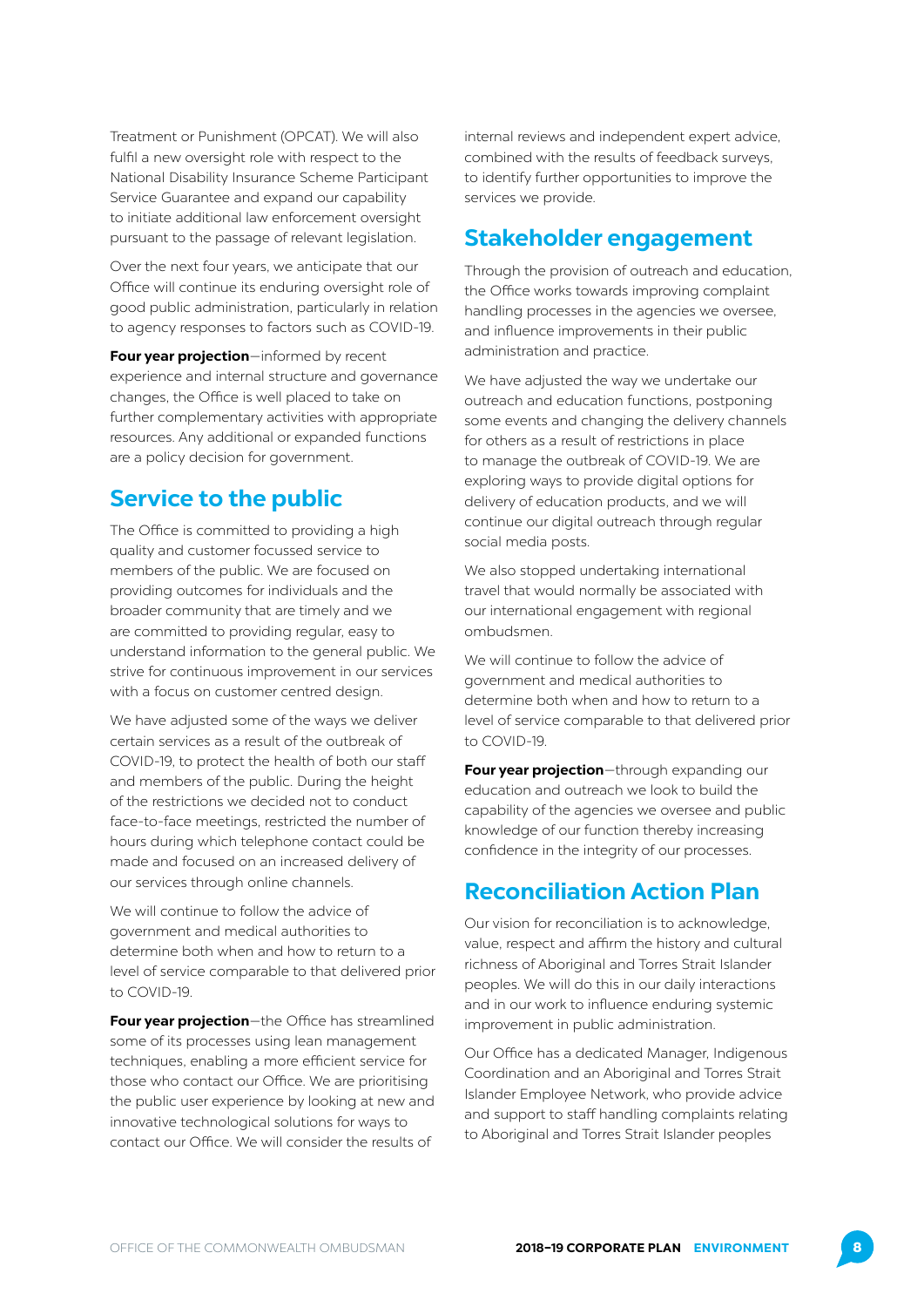<span id="page-10-0"></span>and communities. The Office is committed to ensuring we deliver complaint handling services to Australia's First People that are equal, open and transparent.

**Four year projection**—the Office will continue to support and grow our Aboriginal and Torres Strait Islander workforce, deliver culturally competent complaint services, and launch our first Innovate Reconciliation Action Plan.

#### **Diversity and inclusion**

Our Office's Diversity and Inclusion Strategy 2018–2021 provides a framework for diversity and inclusion across the Office. It supports a workforce that reflects the diversity of our stakeholders, partners, and the community we serve.

**Four year projection**—we will begin work on our next strategy in 2021.

### **Geographic diversity**

Commonwealth Ombudsman staff are spread across Canberra, Sydney, Brisbane, Melbourne, Adelaide and Perth. Information and communications technology (ICT), such as video conferencing, is used by the Office to ensure continuity of purpose and collaboration between the various locations. Our remote working capability and video conferencing functions were increased as a result of COVID-19. We look to maintain our flexible remote working technology.

**Four year projection**—we will continue to provide service across the country and improve the connectivity of the offices through ICT capability.

## Factors outside of our control

### **Decision-making by agencies we oversee**

While the Office seeks to influence the agencies we oversee, their decision-making is largely outside of our control. This is an important driver of the volume and complexity of approaches, complaints and own motion investigations that the Office receives or initiates.

A large part of our work is engagement with public and private sector organisations. We acknowledge that organisations may encounter their own constraints in their dealings with our Office and we endeavour to work with each organisation towards a common outcome.

We have mechanisms in place, such as our risk management framework, governance arrangements (in particular our Strategic Policy Board), workforce planning and ICT strategies, to direct our resourcing to manage our workload.

#### **Commonwealth and Australian Capital Territory Government**

Decisions made by the Commonwealth and ACT Government can impact our operating environment, including changes to our oversight responsibilities and levels of our resourcing.

### **COVID-19**

The outbreak of COVID-19 was an event that was beyond our control as were the restrictions put in place by governments to manage the spread of the virus. We will continue to work within the government restrictions and seek innovative ways to continue to deliver on our purpose and outcome.

While the initial responses to the COVID-19 crisis were largely focussed on minimising the health impact of the pandemic in Australia, at the time of writing it is becoming apparent that the economic and budgetary impact arising from the pandemic will be significant and potentially long lasting.

This has significant implications for the Office and our work. It is likely that more people will be reliant on government services and support. This may generate complaints to the Office or otherwise involve us taking on an increased role in the oversight of the management of new government support and services.

**Four year projection**—the Office anticipates the factors outside of our control will persist over the four year reporting period. These factors will be monitored through our risk management planning and governance arrangements, and responded to as necessary.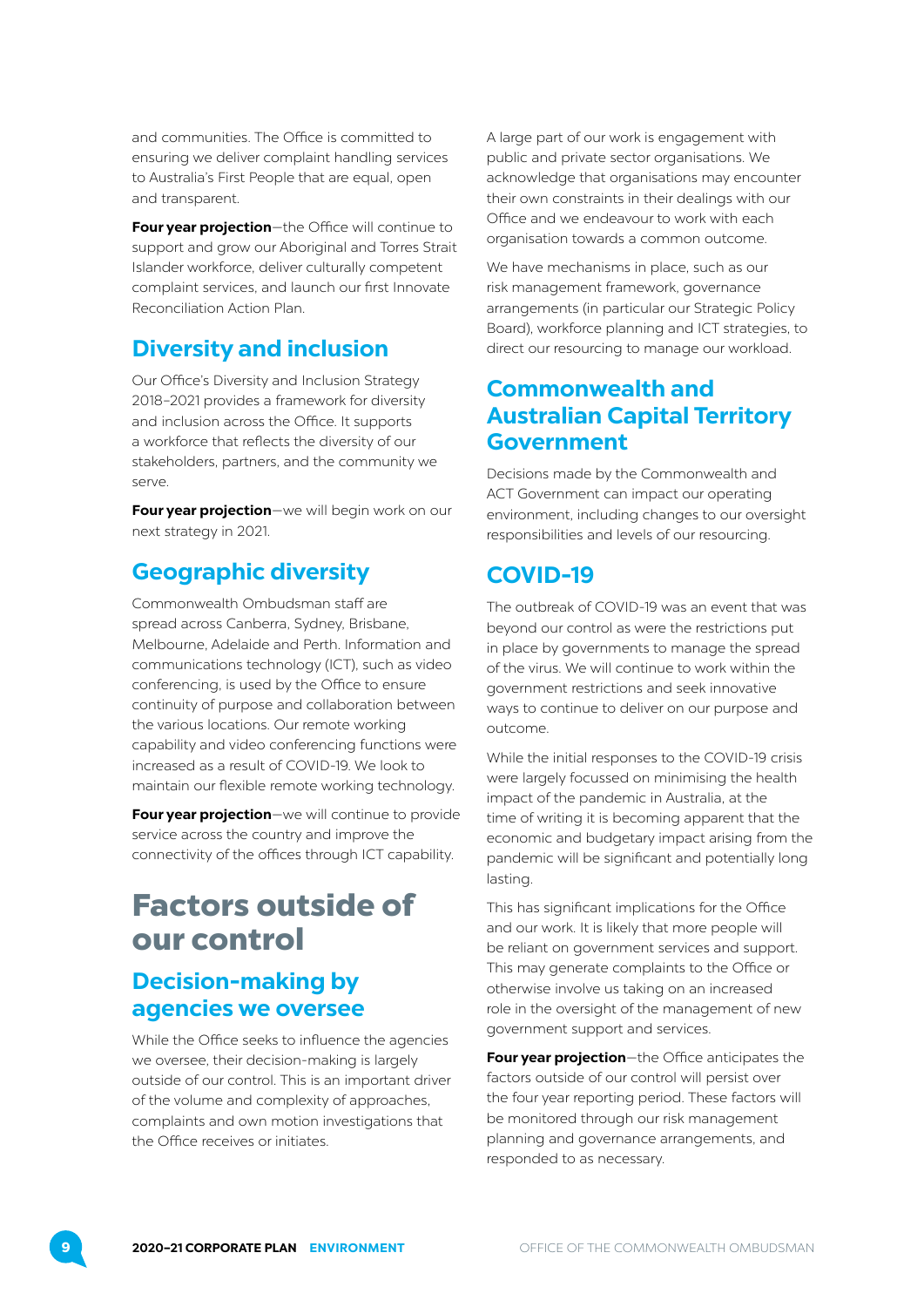# <span id="page-11-0"></span>Risk oversight and management

## Summary of risk oversight and management

Effectively engaging with and managing risk enables the Office's successful delivery of its strategic and operational objectives.

We promote a shared understanding of risk consistent with the functions and objectives of an integrity oversight agency, including:

- **•** a high standard of complaint handling, investigations, audit and inspections, encouraging good public administration practices and discharging specialist oversight tasks
- **•** well informed decision-making
- **•** proper use of public resources
- **•** better performance outcomes
- **•** fostering a positive risk culture that is aligned to these functions and objectives.

We accept that risk is inherent to our functions and will be considered acceptable, providing that the function is:

- **•** consistent with our strategic outcomes described in the Portfolio Budget Statement and this plan
- **•** a proper use of public resources, for which the Office is responsible
- **•** subject to appropriate performance and conformance measures.

We will use our Risk Appetite and Tolerance Statement to quantify our risk appetite and tolerance to enable monitoring and review against the following enterprise risk categories:

- **•** strategic
- **•** program
- **•** operational
- **•** compliance.

The risk types within the enterprise risks are categorised as external and internal and fall into the following categories:

- **•** External
	- the public
	- agencies and organisations we oversee
	- the parliament–Commonwealth and ACT.
- **•** Internal
	- finance, facilities and assets
	- people and culture
	- core business systems.

Our risk oversight and management tools include our Risk Management Framework, Risk Appetite and Tolerance Statement, Audit and Risk Committee, and Business Continuity Plan.

We undertake the following activities focused on effective risk management:

- **•** annual review of our Risk Management Framework and Risk Appetite and Tolerance Statement.
- **•** regular strategic and operational risk reporting to the executive, with the Audit and Risk Committee providing independent oversight.

**Four year projection**—the Office anticipates our enterprise risk and internal and external risk types will remain current over the four year reporting period.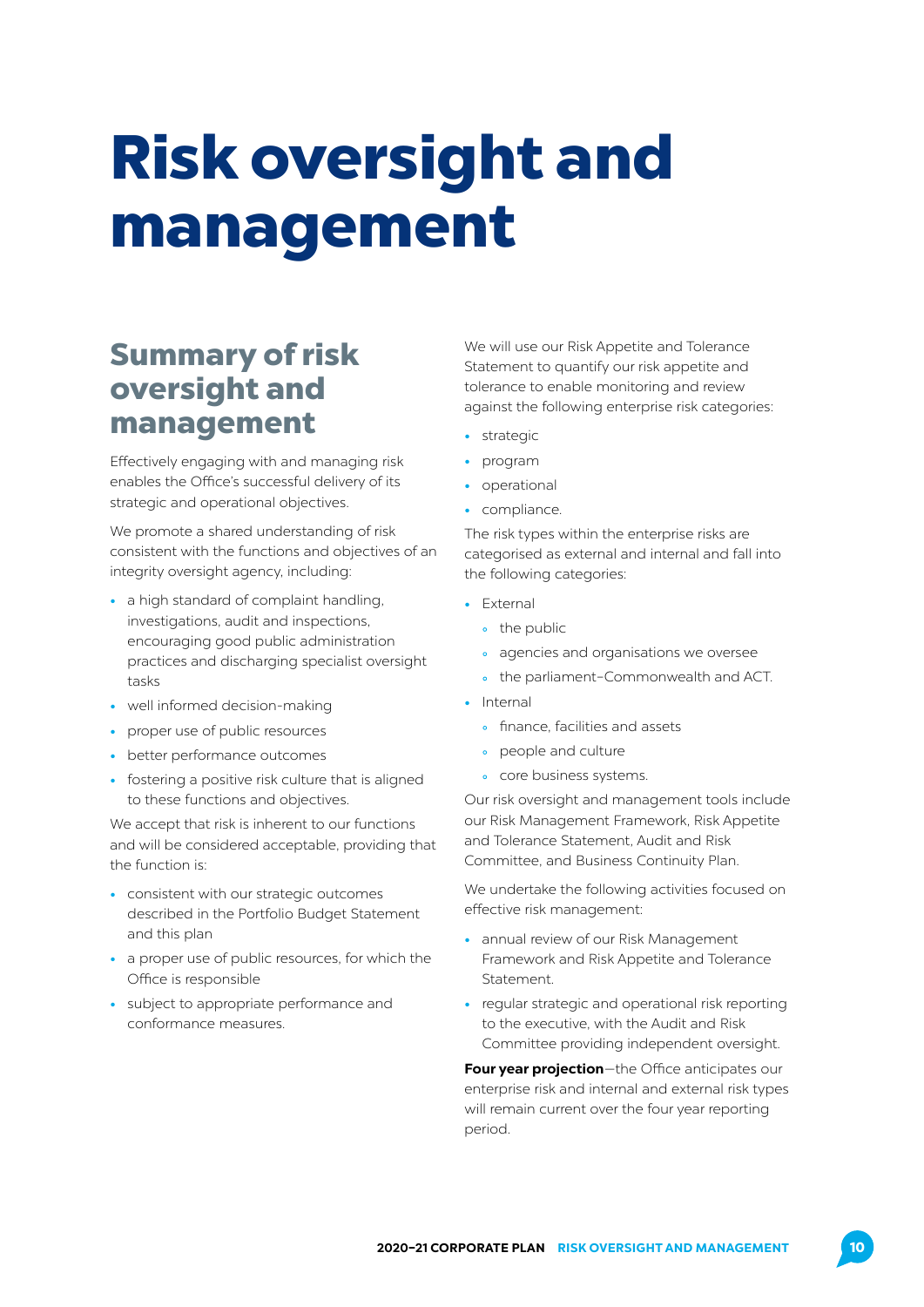# <span id="page-12-0"></span>**Capability**

To deliver on our purpose and outcome, the Office continues to focus on enhancing two organisational capabilities—our people and ICT.

## People

Achieving and delivering on our purpose is dependent on our people and their qualities and capabilities. Our continued success is reliant on attracting and developing a highly skilled workforce that remains adaptive, dynamic and engaged.

### **Leadership**

Effective leadership is a critical driver of organisational performance. We encourage the exercising of leadership at all levels. We will continue to focus on the development of leadership skills in middle management and in our emerging leaders to ensure effective organisational succession and strong leadership foundations exist across the Office. Our senior executive and staff at all levels will work together to achieve the targets set out in this plan.

### **Workforce planning**

Planning a workforce for the future is critical to ensuring there are sufficient numbers of appropriately trained and skilled employees to deliver on our purpose.

We undertake regular integrated business and workforce planning activities to ensure we continually consider our workforce needs in rapidly changing environments. We are currently developing a Workforce Management Strategy to identify the steps to be taken to ensure we have the skills and capabilities so the Office can continue to achieve its purpose and strategic objectives.

Particular strategies include:

- **•** rewarding high performance
- **•** integrating branch plans with our organisational capability strategies, including our workforce plans, learning and development, diversity and inclusion and recruitment strategies
- **•** encouraging employee mobility across the agency, the APS and within the portfolio
- **•** supporting the flexible deployment of staff and strategic recruitment to ensure we have the right people in the right place at the right time
- **•** providing a flexible work environment through a variety of initiatives, including increasing home based work and teleworking initiatives
- **•** supporting managers to plan for succession, recruitment and learning and development needs in a strategic way
- **•** actively participating in Australian Public Service Commission initiatives to increase capability.

### **Learning and development**

We identify and foster staff talent at all levels and will continue to build employee capabilities and create career opportunities for our staff.

We value 'on-the-job' learning through exposure to others who have the required expertise. We offer learning opportunities that build and strengthen management and technical skills that are critical to our current and future workforce.

The Learning and Development Strategy supports high–quality and relevant learning within the Office by strengthening capabilities that support our purpose. We adapt to the external environment linking individual development needs to core Office skills.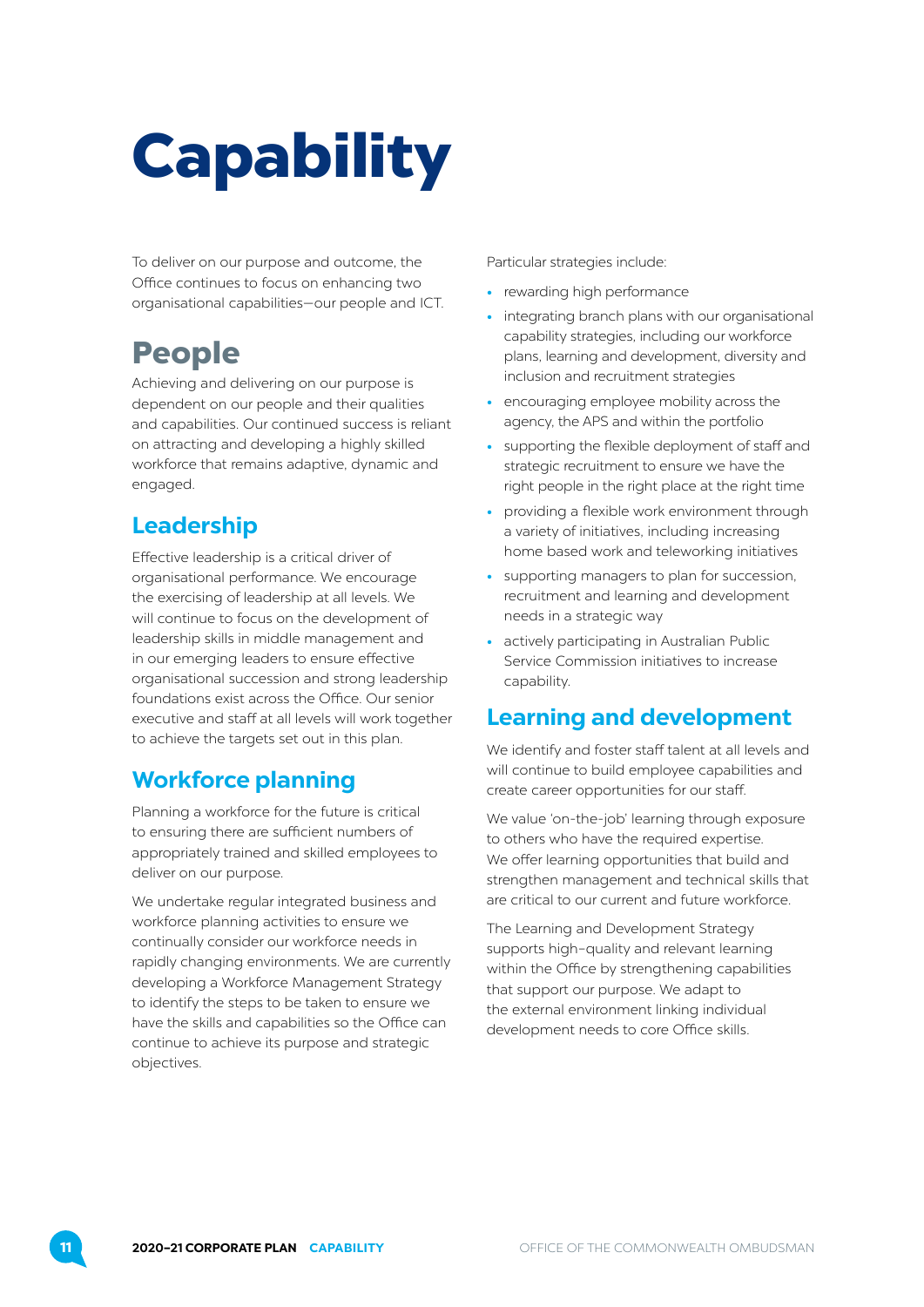### <span id="page-13-0"></span>**Diversity and inclusion**

The diversity and inclusion strategy promotes inclusiveness and diversity, accelerates gender equality and embraces the unique skills of staff.

Valuing diversity and inclusion are integral to our goals and ensuring our staffing profile is reflective of the Australian values of fairness and equality. Our Disability Action Strategy, Reconciliation Action Plan, Aboriginal and Torres Strait Islander Employee Network, Cultural and Linguistic Diversity and LGBTIQA+ networks and other measures have driven cultural change in the Office and opened up new ways of working. They are helping staff to reach their full potential and enhance productivity and increased our relevance to our stakeholders. Our measure of success is an inclusive workplace where all staff feel valued and able to contribute to the best of their ability.

"Valuing diversity and inclusion are integral to our goals and ensuring our staffing profile is reflective of the Australian values of fairness and equality."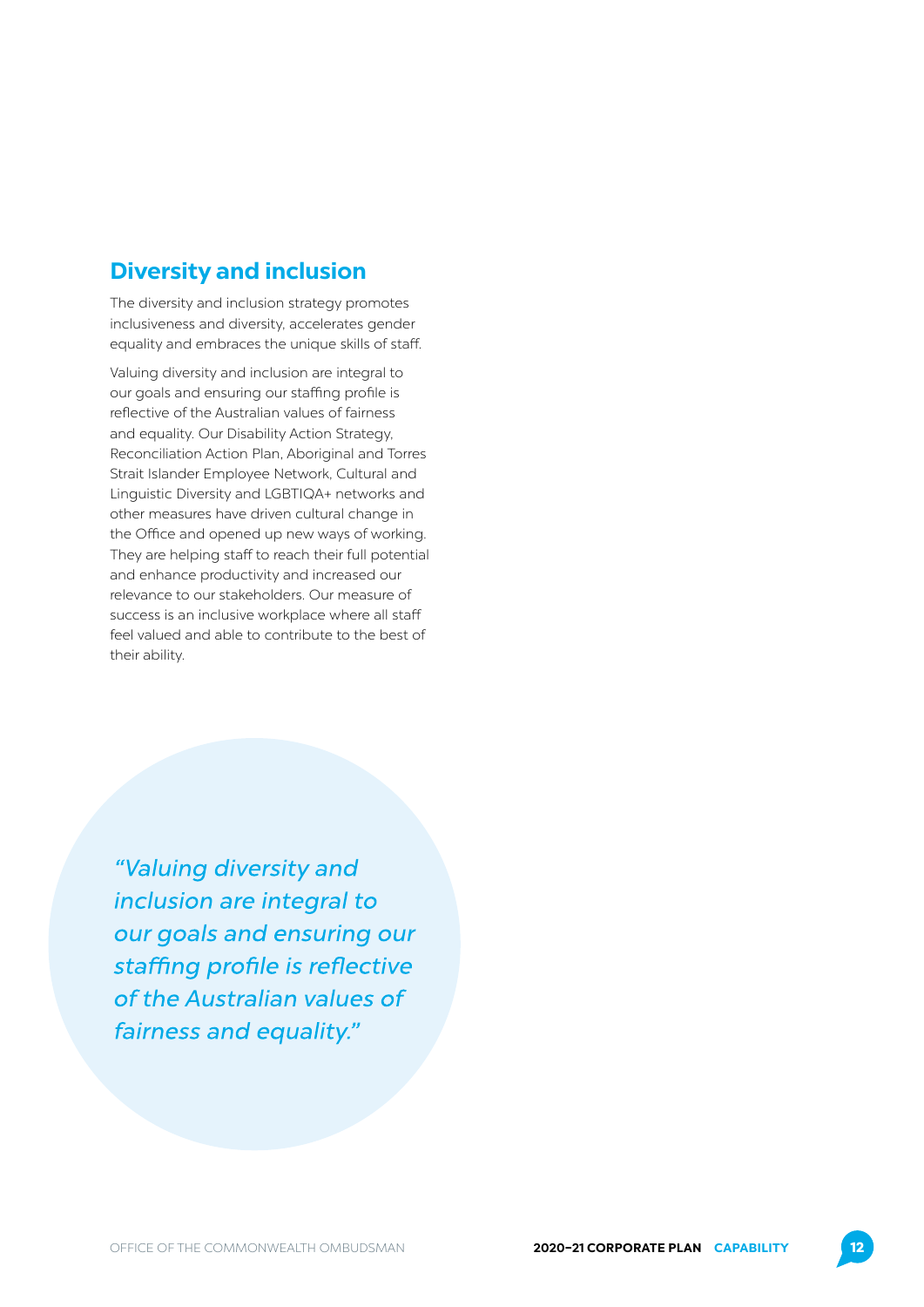# <span id="page-14-0"></span>**Technology**

The need for our workforce to be able to work in a mobile and secure manner has been emphasised in recent times.

We learned lessons from the COVID-19 outbreak about the importance of flexible working and the ability to work remotely when responding to a business continuity event. It has also provided the opportunity for us to capitalise on the positive aspects of a mobile workforce and for flexible working to become more normalised.

It is critical that the information we store on behalf of the people who contact us and the agencies we oversee is secure.

We are seeking opportunities through technology to make engaging with our Office easier while being able to answer queries and resolve issues faster. To guide the technology requirements we have undertaken research to identify how we can most effectively communicate with the public.

The Office's technology strategy is built on five pillars to optimise our technology. These pillars are set out below.

#### **1. Security and Reliability**

Ensure we provide robust, reliable and resilient ICT services across our agency as part of a whole-of-government response to increased security threats and cyber threats in particular. This will be a principal design and delivery consideration for all ICT projects, system designs and upgrades.

#### **2. Mobility**

Ensure our workforce can productively work anywhere and at any time across and beyond the Office, using fit-forpurpose technology solutions.

#### **3. Digital Records and Information Sharing**

Ensure our digital record-keeping supports staff mobility and helps employees to work productively and innovatively. Improve our internal systems and storage systems and use secure information-sharing systems with other government agencies.

#### **4. Digital Accessibility**

Anticipate public demand for digital engagement and self-services through accessible portals, user-friendly online forms, and channels tailored to their needs. Ensure both customer and staff experience and needs are considered in the design and implementation of solutions.

#### **5. Business Intelligence**

Invest in business systems that support inter-operability and on-demand, dynamic analytics. Build robust and trusted data sets. Harness quality data and analytic knowhow to deliver rich insights, foster better collaboration with the agencies we oversight and to support trust in our reputation.

"We are seeking opportunities through technology to make engaging with our Office easier while being able to answer queries and resolve issues faster."